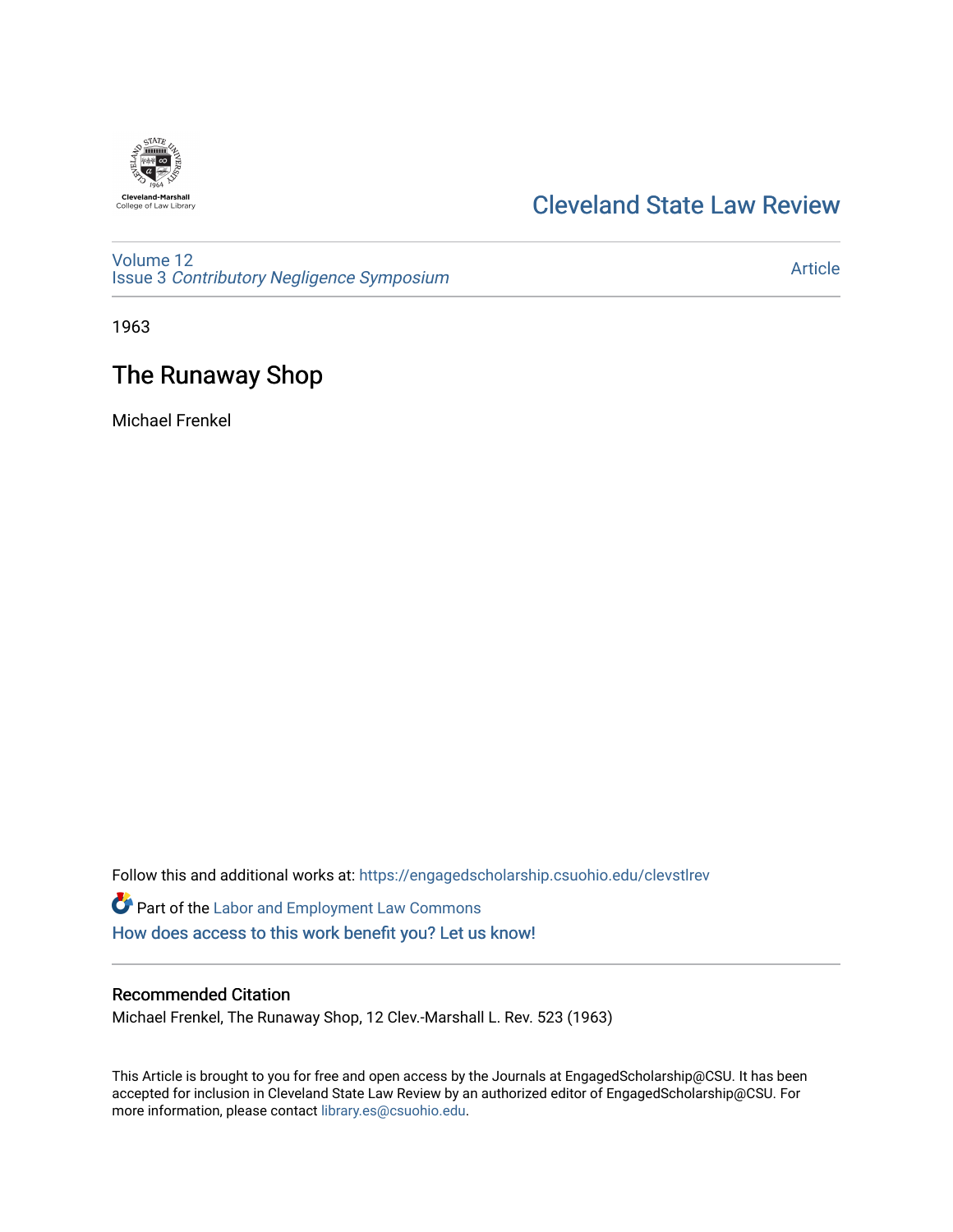## *The Runaway Shop*

### *Michael Frenkel\**

**0 NE OF THE MOST DIFFICULT PROBLEMS** in labor law is that of plant removal, better known as the "runaway shop." **1** Here the applicable law is changing and uncertain,<sup>2</sup> yet the advisor must be prepared to answer vital questions.

Certainly, one of the most drastic economic weapons in managements' arsenal in battles with labor unions is the runaway shop.3 This is the device whereby an employer either prevents unionization, or escapes bargaining with an established union, **by** ceasing operations at his original location and relocating **in** another, usually distant community.<sup>4</sup> The purpose of this article is to outline the matters which must be looked at when there is a plant removal problem, and to state the applicable legal doctrines.

#### Industrial **Migration**

Industry in the United States is increasingly on the go. The trend has been strongest in those enterprises where the ratio of labor costs to the total cost of processing is high. In New York, the International Ladies' Garment Workers' Union provided a so called **"5** cent fare clause" in their contracts as early as the 1930's. This **5** cent fare clause made it illegal for any employer under contract with the union to move his plant outside the **5** cent fare zone in New York City. This illustration gives some indication of how old this problem is.<sup>5</sup>

It is relatively recently that hard goods manufacturers have begun to take a leaf from the soft goods manufacturers' book.

**<sup>\*</sup>** A.B., Brooklyn College; Fourth-year student at Cleveland-Marshall Law School; International Representative, International Ladies' Garment Workers' Union, AFL-CIO.

**<sup>1</sup>** 2 **CCH** Lab. L. Rep. **3795 (1961):** "Removal of an existing business operation to another locality or a threat of removal which may interfere with the free exercise of employees' rights. As a manifestation of the economic power of the employer over his employees, the threatened or actual moving of plant locations is a violation of the NLRA, **if** motivated **by** a desire to hinder union or employee activity, Sec. 8(a) **(1)."** This tactic is known in labor parlance as the "runaway shop."

**<sup>2</sup>**Glushien, Plant Removals and Related Problems. **13** Lab. L. **J.** 914 **(1962).**

**<sup>3</sup>**Recent Decisions, 41 Colum. L. Rev. **329** (1941).

**<sup>4</sup>** 2 **CCH** Lab. L. Rep. 4090 **(1961).**

**<sup>5</sup>** Dubinsky v. Blue Dale Dress Co., **162** Misc. **177, 292 N.** Y. **S. 898** (Sup. Ct. **N.** Y. County, **1936).**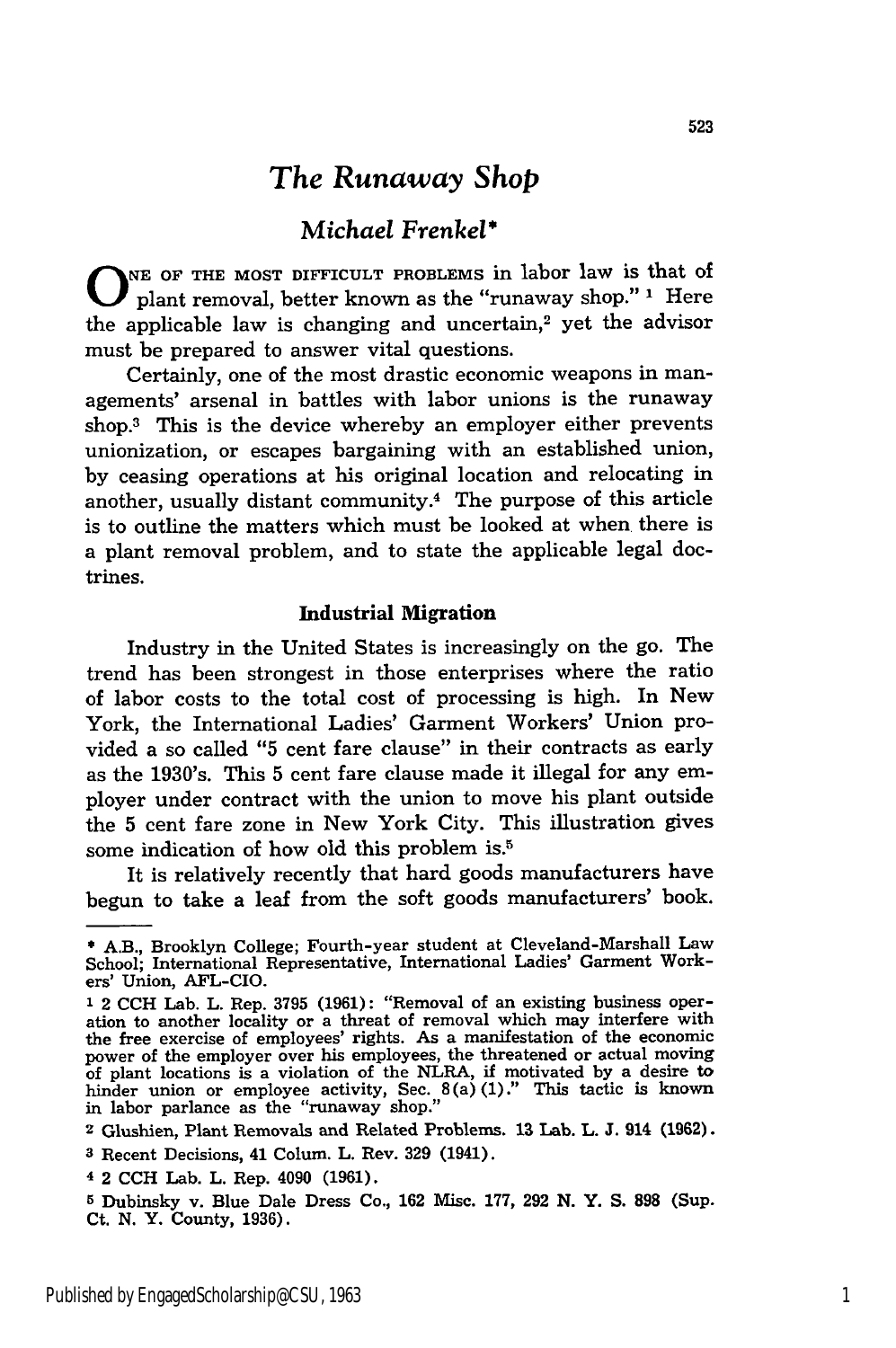524

Keener competition and the blandishments of new communities seeking industries have created a new problem for trade unionism in the durable goods industries.

Labor unions are motivated by two basic reasons for blocking this migration to non-union communities; first, the union wants to maintain its status as the certified bargaining representative for the particular company's employees; second, it desires to protect the job of the individual union member. Unions maintain that the relocated company leaves to fend for themselves workers who are too old to learn another trade or to secure another job. Such individuals find themselves stranded by the enterprise to which they have dedicated their best productive years.<sup>7</sup>

What then are the problems to be considered? What does the would-be plant mover have to worry about?

The problems can be divided into two principal categories: contract problems, and the NLRA problems.<sup>8</sup>

#### **Contract Problems**

Any problems dealing with contracts depend on whether there is (or has been) a collective agreement, and what it provides. Where we have a non-union plant and there is no agreement, obviously there is nothing to be concerned about in the contract area, whatever the NLRB problems may be. When there is a collective agreement, the contract problems may be serious.

The terms contained in the particular collective agreement are, of course, all important. Once in a while, an agreement may expressly permit plant removal. On the other hand, some collective agreements, especially in the soft goods industries, directly forbid or regulate plant removal (and subcontracting) during the life of the agreement. The needle trades, as has been mentioned, have had such clauses for decades.<sup>9</sup>

Where non-removal provisions are contained in the agreement, the risks involved in a violation can<sub> $_{1}$ </sub> be great. The relief

**<sup>6</sup>** Gomberg, Union contracts, 40 Taxes 153-5 (March, 1962).

**<sup>7</sup>**Schneider, Vested Rights in the Runaway Shop, 13 W. Res. L. Rev. **360 (1962).**

**<sup>8</sup>** (Wagner Act), 49 Stat. 449 **(1935)** as amended by 61 Stat., **136** (1947), and 73 Stat. 519, 29 U. S. C. Sec. 151-168 (1959).

<sup>&</sup>lt;sup>9</sup> Dubinsky v. Blue Dale Dress Co., supra note 5.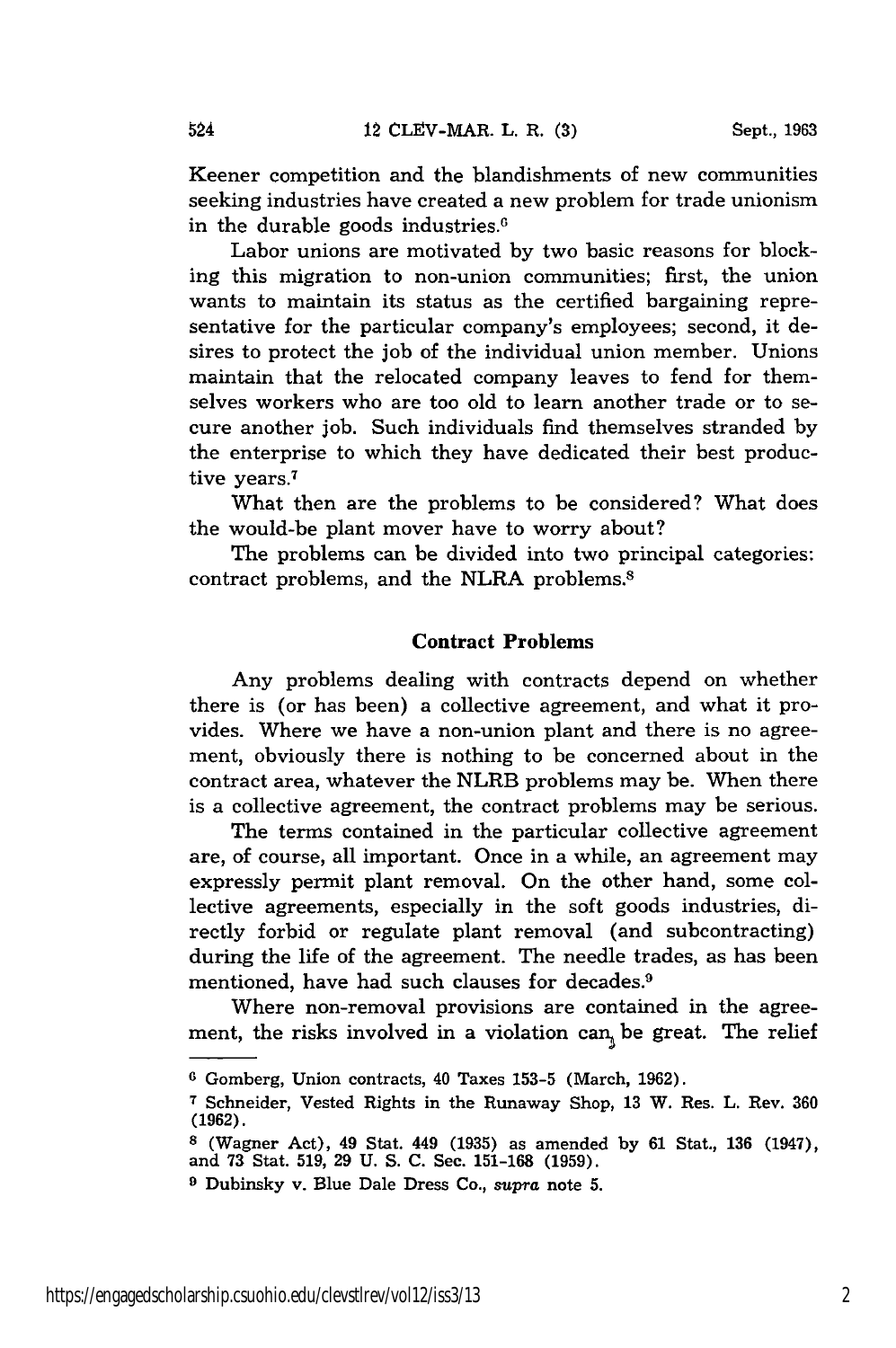awarded may include large damages,<sup>10</sup> as well as a direction to return to the original location.<sup>11</sup> Such relief may come from an arbitrator,<sup>12</sup> or from the court,<sup>13</sup> depending on the terms of the agreement.14

Without a contractual limitation on management's right to choose its plant sites and to determine the need for layoffs, a plant closing and the transfer of operations from one state to another cannot be considered a breach of contract.<sup>15</sup> Where a contract stated that the agreement would continue in effect if operations were moved, a United States District Court enjoined the company from repudiating the contract upon completion of a proposed transfer of operations from Michigan to Georgia. <sup>16</sup>

In another Federal District Court,<sup>17</sup> in a suit by the union under Section 301,18 for breach of contract, the court upheld the union's position that the company's removal from Philadelphia to Hanover, Pennsylvania, was a violation of a non-removal provision. <sup>19</sup>

12 Sidele Fashions, Inc., 36 L. A. 1364 (1961), Company given option by an arbitrator of returning from South Carolina to Philadelphia, or increasing his damage payments already awarded by the amount of over \$350,000 including union dues for over 20 years.

**13** 61 Stat. 156 (1947), 29 U. S. C., sec. 185 (a) (1958), sec. 301 (a), provides: Suits for violation of contracts between an employer and a labor organization representing employees in an industry affecting commerce ... may be brought in any district court in the United States having jurisdiction of the parties without respect to the amount in controversy or without respect to citizenship of the parties.

14 Cf., Gregory, Labor and the Law, Collective Agreements and Arbitration, 443-96 (2d ed. 1958).

**<sup>15</sup>**Auto Workers v. Federal Pacific Co., (D. C. Conn., 1955), 36 Lab. Rel. Ref. Man. 2357, (LRRM).

**<sup>16</sup>**Auto Workers v. Crescent Brass & Pin Co., (D. C. E. D. Mich., 1960), 46 LRRM 2975.

17 Local 127, Shoe Workers v. Brooks Shoe Mfg. Co., 183 **F.** Supp. 588, 187 F. Supp. 509, (D. C. E. D. Pa., 1960), 46 LRRM 3003.

**<sup>18</sup>**61 Stat. 156 (1947), 29 U. S. C. sec. **185** (a) (1958), *supra* note 13.

**<sup>19</sup>**In this instance, the court did not direct Brooks Shoe Mfg. Co. to return to Philadelphia but awarded compensatory damages which included union dues for 20 years in the future, a total of \$28,011.00, and also punitive damages of \$50,000. On appeal, the Court of Appeals, by an evenly divided 4-4, affirmed the compensatory damages including the 20 years dues projection, but by a 5-3 vote reversed the \$50,000 additioh, holding that Sec. 301 does not contemplate the award of punitive damages. 298 F. 2d 277 (CA 3, 1962), 49 LRRM 2346.

<sup>10</sup> Local 149, Boot and Shoe Workers Union v. Faith Shoe Co., 201 F. Supp. 234 (M. D. Pa., 1962). Award of over \$116,000 for removal from Wilkes-Barre to Oil City, Pa.

**<sup>11</sup>**Meilman, 34 L. A. R. (L. A.) 771 (1960), Company ordered to move back from Miss., to N. Y. C., and to pay damages of over \$200,000. Address-O-Mat, Inc., 36 L. A. 1074 (1961), Company ordered to move back from Yonkers to N. Y. C., with reinstatement to workers.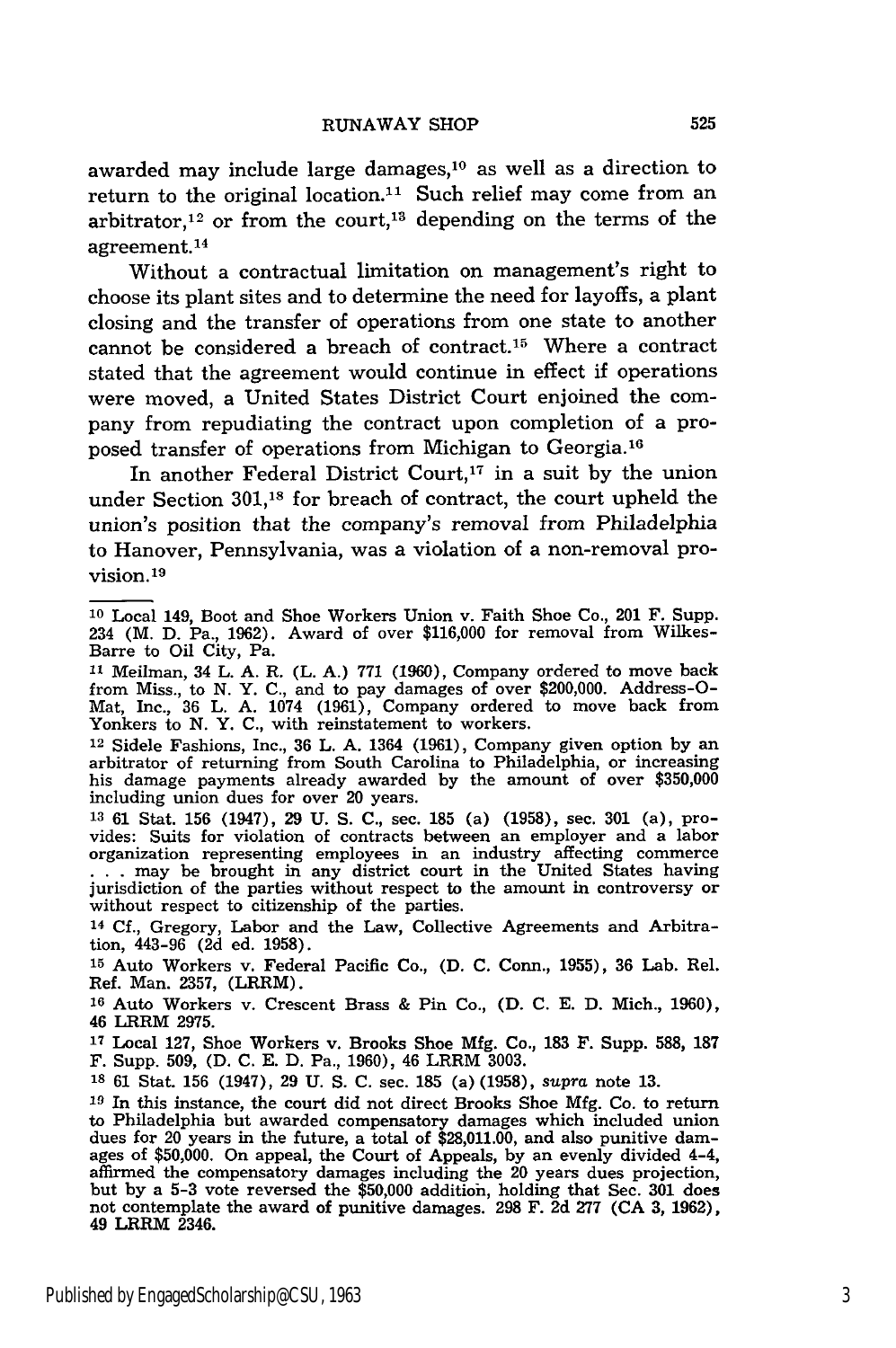In the *Lincoln Mills* case,<sup>20</sup> the Supreme Court directed the judges of the Federal District Courts to utilize their judicial inventiveness, unencumbered by traditional common law doctrines, in favoring a body of federal law to remedy breaches of collective bargaining contracts in suits under Section **301.21** Pursuant to such a sweeping directive, the courts might make more liberal use of the injunction in preventing runaway shops.<sup>22</sup>

In the past year or two, a number of arbitration awards have granted heavy damages and other relief for violation of a nonremoval provision.<sup>23</sup> These cases point up the great danger of moving a plant during the life of an agreement which forbids, or may be construed to forbid, removal. This last phrase "construed to forbid" is used advisedly. Though a contract may not in express terms forbid removal, yet a court or an arbitrator might find from other provisions in the agreement-such as the recognition clause, the seniority clause, the union shop provision or some other clause—that there is an implied prohibition in the agreement against removal. Such a finding could bring with it the dire consequences of back pay and a move-back order. A striking example is Selb *Manufacturing Company v. IAM* District No. 9.24

The courts have come a long way from their narrow views of yesteryear, when the Massachusetts court thought so little of a

**<sup>23</sup>**For example, Local 149, Boot and Shoe Workers Union v. Faith Shoe Co., *supra* note 10.

<sup>20</sup> Textile Workers Union v. Lincoln Mills, 353 U. S. 448, 77 S. Ct. 912 (1957).

<sup>21 61</sup> Stat. 156 (1947), 29 **U.** S. **C.,** sec. **185** (a), (1958), supra note **13.**

<sup>22</sup> Milk Drivers **AFL** v. Gillespie Milk Prods. Corp., 203 F. 2d 650 **(CA** 6, 1953), granted injunction where employer refused to abide by arbitrator's award. Food Handlers, Local 425 v. Pluss Poultry, Inc., 158 F. Supp. **650** (W. **D.** Ark. 1958), granted injunction to enjoin employer's breach of collective bargaining contract. UAW, Local 408 v. Crescent Brass & Pin Co., *supra* note 16, application for a temporary injunction enjoining employer from removing his plant denied because terms of contract taken as a whole gave employer right to determine where to locate.

<sup>24 50</sup> LRRM **2671** (CA 8, 1962). In this case, the employer had laid off his St. Louis employees and shipped the machinery and equipment to its subsidiary plants in Arkansas and Colorado. The applicability of the contract clause was by no means evident, for it did not speak of removal but merely forbade the employer to "sub-contract to any other company." Nevertheless, an arbitration panel, finding in favor of the union, directed return of all work to St. Louis, with reinstatement and back pay to all St. Louis employees laid off since the move. The court, recognizing that the "case is one of much importance to the (employer)," and that the coverage of the clause is "debatable," felt constrained nevertheless to enforce the award under the teachings of the famous Steelworkers trilogy. The workers in the Selb case will be entitled to their jobs and almost two years of back pay.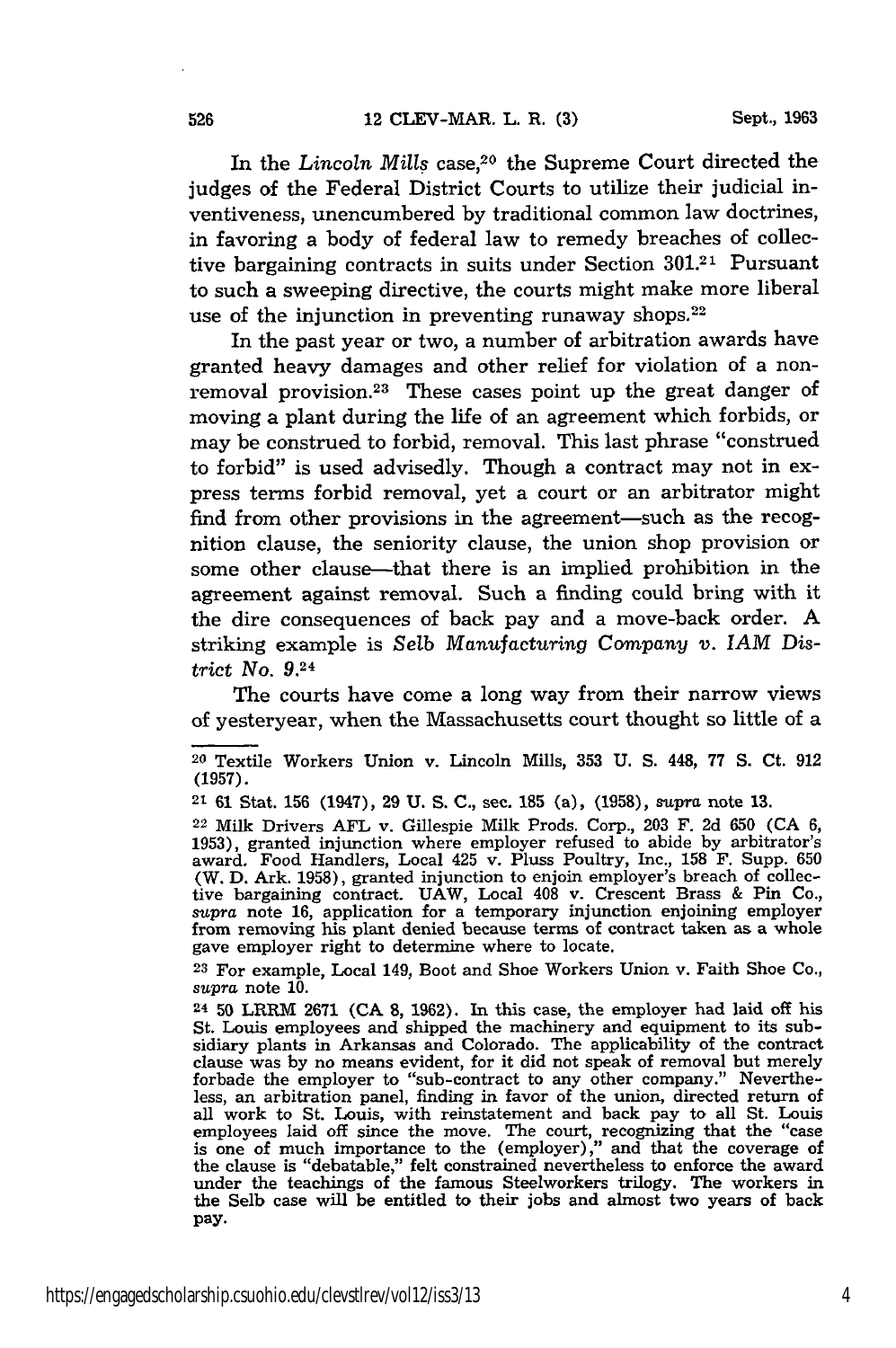"no relocation clause" in a contract, that an employer was permitted to escape his obligation under it by merely reincorporating.<sup>25</sup> The court reasoned that, since corporations are distinct legal entities, the new corporation was not bound by a contract the union had made with the old corporation, despite the fact that the new entity was merely the alter ego of the old.26

Today, employers often still seek to conceal the existence of a runaway shop through reincorporation.<sup>27</sup> When accused of instituting a runaway shop, the corporation's defense is that there is a distinction between the corporate entities at the old and new locations.28 If this defense is to fail, the old and new corporations must be recognized as a single entity.<sup>29</sup> This, the NLRB has done with court approval<sup>30</sup> by disregarding the corporate fiction in order to reach the real party in interest.<sup>31</sup> It has disposed of the employer's argument by holding that different corporate entities cannot be used to frustrate the purpose of the act.<sup>32</sup>

Up to this point, we have discussed the risks which a firm takes if it moves during the contract period. What happens if it

**<sup>27</sup>**Under a more realistic view of the situation, employers have not been permitted to escape their obligations to a union by reincorporating. NLRB v. E. C. Brown Co., 184 F. 2d 829 (CA 2, 1950).

**<sup>28</sup>**Rome Products Co., 77 NLRB 1217 (1948). Taulane, The National Labor Relations Board's Pursuit of the Runaway Shop, 7 Villa. L. Rev. 454 (1962).

**<sup>29</sup>**Permissibility of Lockouts, Shut-Downs, and Plant Removals, **50** Colum. L. Rev. 1123 (1950).

**30 E. C.** Brown Co., **81** NLRB 140 (1949); NLRB v. Hopwood Retinning Co., **98** F. **2d 97 (CA** 2, **1938).**

**<sup>31</sup>**Schieber Millinery Co., **26** NLRB **937** (1940).

**<sup>25</sup>**Berry v. Old South Engraving Co., 283 Mass. 441, 186 N. E. 601 (1933).

**<sup>26</sup>***Ibid.* The Court, rejecting the union's request that the corporate veil be pierced, held that the employer's motive for reincorporating was immaterial.

**<sup>32</sup>***Ibid.;* NLRB v. Lewis & Levitan, 246 F. **2d 886 (CA 9, 1957),** enforcing California Footwear Co., 114 NLRB **765 (1955),** employers, through subter-fuge, moved factory to alter ego corporation **10** miles away. NLRB v. Mackneish, **272** F. **2d** 184 **(CA 6, 1959),** enforcing Industrial Fabricating, Inc., **119** NLRB **162 (1957),** employer intended to go out of business but transferred work to disguised subsidiaries at another location. NLRB v. United States Air Conditioning Corp., **302** F. **2d 280 (CA 1, 1962),** employer shut factory which soon opened again in different corporate guise; court<br>calls it "a classic example" of "merely a disguised continuance of the old<br>employer." Rome Products Corp., supra note 28, removal to another town in different corporate guise. Southport Petroleum Co. v. NLRB, **315 U. S. 100, 62 S.** Ct. 452 (1942), facade to avoid reinstatement order is ineffective. 100, 62 S. Ct.  $452$  (1942), facade to avoid reinstatement order is ineffective.<br>Occasionally, however, the employer manages to win out even though the transaction seems to be no more than a colorable device: NLRB v. New Madrid Co., **215** F. **2d 908 (CA 8,** 1954).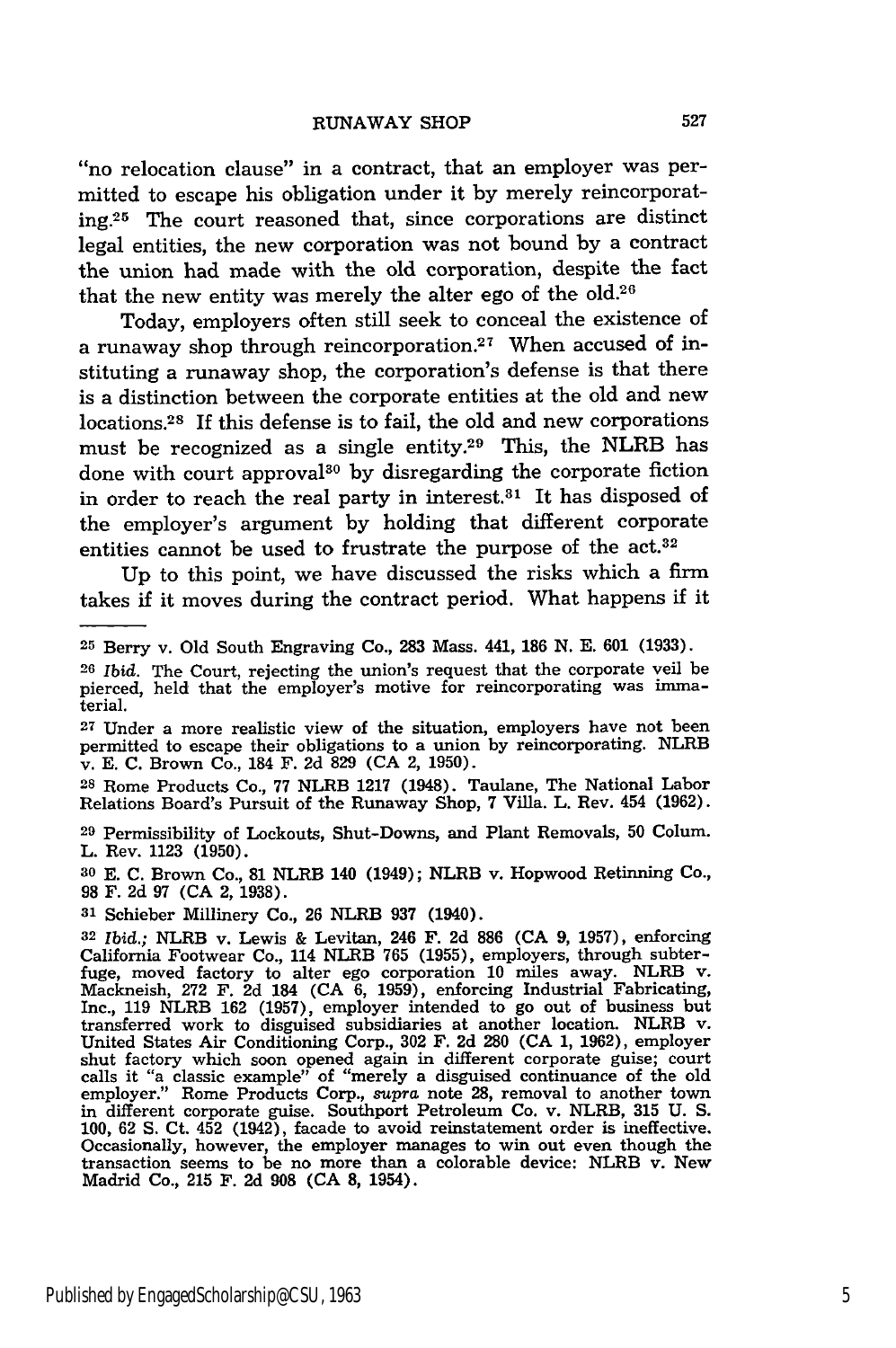waits until the contract term has expired? Isn't it completely safe then, at least so far as contract obligations are concerned? Until recently, the answer would appear to have been an unqualified "yes." Now it is more doubtful.<sup>33</sup>

The doubt stems from the famous *Glidden* case, 34 where the company waited until the contract term had ended, and then moved its plant from Elmhurst, New York, to Bethlehem, Pennsylvania. The contract gave workers with specified length of employment seniority-rehire rights for a number of years. Although the contract had terminated, some workers asked the company to honor these rights in the new plant and, when the company refused, they brought suit. The Second Circuit, by a 2-1 vote, held that the workers had acquired vested rights which the company was required to recognize, and that they could recover from the company for its failure to do so, and the Supreme Court denied certiorari on this issue.

The *Glidden* case has spawned a number of similar claims which have not yet reached decision. In one case, *Oddie v. Ross Gear and* Tool Co., 35 the workers relied on the *Glidden* case and won in the Federal District Court. However, the Court of Appeals, purporting to distinguish the *Glidden* decision, recently reversed and dismissed the complaint, holding that the particular contract language and bargaining history in the case before it indicated that an employer was not required to offer former employees of an abandoned Detroit plant jobs at a relocated plant in Tennessee.<sup>36</sup>

#### **N.** L. R. **A. Problems**

The enactment of the National Labor Relations Act in 1935<sup>37</sup> was the culmination of a long period of development, during which many employers had used their superior economic strength to prevent employees from organizing for bargaining purposes.<sup>38</sup> The purpose of the Act was to safeguard certain union rights,

**<sup>33</sup>**Glushien, op. cit. *supra* note 2.

**<sup>34</sup>**Zdanok v. Glidden Co., **288** F. **2d 99 (CA** 2, **1961),** cert. den. on this issue and granted only as to an unrelated issue, 368 U. S. 814 **(1961)**, and affd. on later issue, 370 U. S. 530, 82 S. Ct. 1459 **(1962)**.

**<sup>35 195</sup>** F. Supp. **826 (E. D.** Mich., **1961).**

**<sup>36 (</sup>CA** 6, **1962), 50** LRRM **2763.**

**<sup>37</sup>**(Wagner Act) 49 Stat. 449 (1935), as amended by 61 Stat. 136 (1947), and 73 Stat. 519, 29 U. S. **C.** sec. 151-168 **(1959),** *supra* note **8. <sup>38</sup>**Cox & Bok, Labor Law, 118 (1962).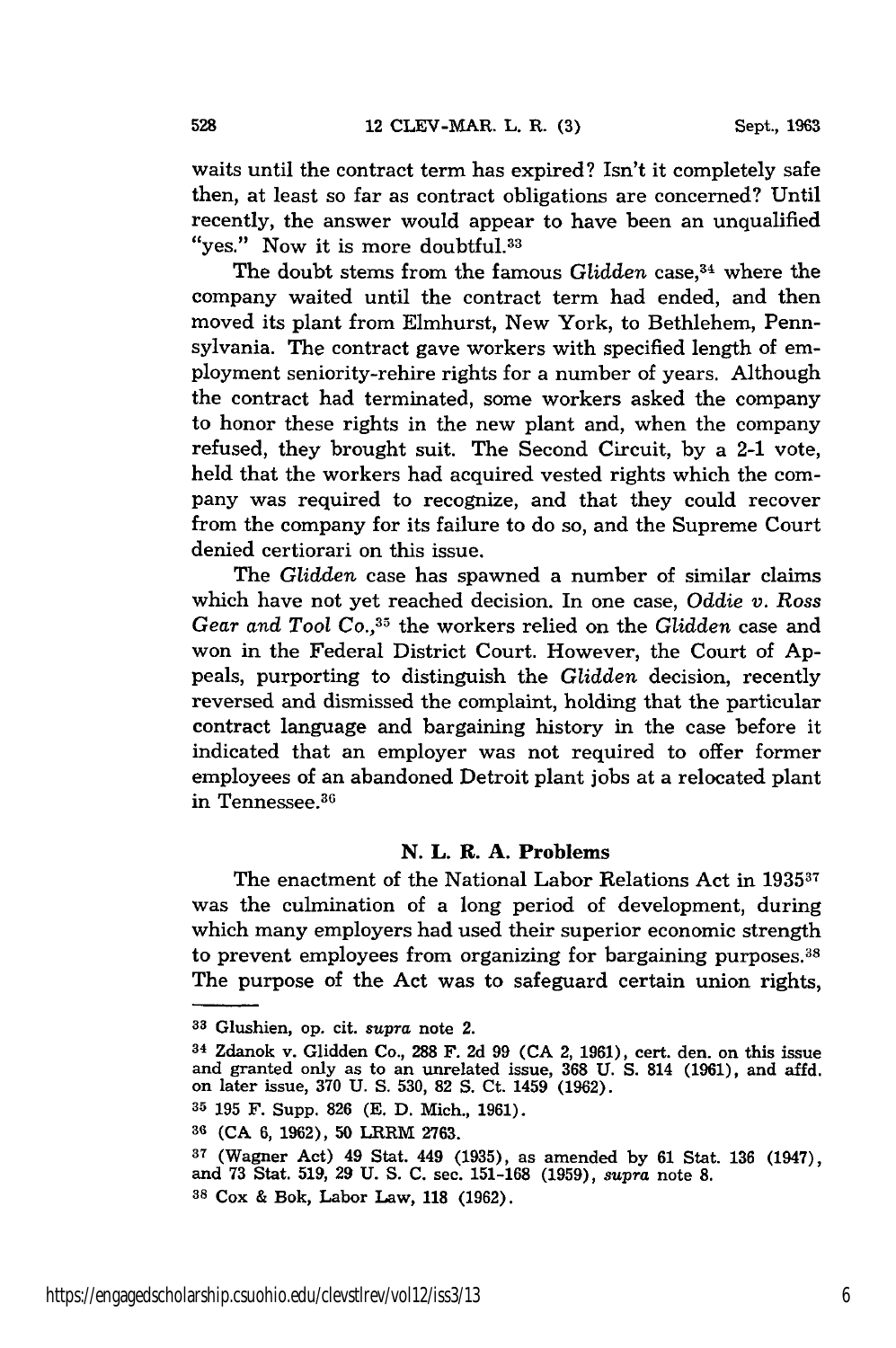and to equalize the bargaining power between labor and management.<sup>39</sup> Various anti-union measures of the employer were designated as unfair labor practices,<sup>40</sup> and the National Labor Relations Board was established, with exclusive primary jurisdiction<sup>41</sup> to handle violations of the Act.<sup>42</sup>

Although the runaway shop is not expressly considered by the NLRA,43 the NLRB has found this device may fall under three separate unfair labor practices prohibited by Section 8 of the Act.44 Plant removal intended to frustrate unionization has been held to violate the employees' right to organize guaranteed by Section **7,45** and therefore constitutes an unfair labor practice under Section  $8(a) 1,46$  which prohibits employer interference with these rights.

If a company fires one or a few employees for anti-union reasons, this is a plain violation of Section 8(a)  $(3)$ ,<sup>47</sup> prohibiting anti-union discrimination. If a company for anti-union reasons gets rid of all its employees by a plant removal, it is surely no less a violation.48 Finally, if an employer changes location in order to escape bargaining with a union, he violates his obligation to bargain in good faith under Section  $8(a)$  (5).<sup>40</sup>

The NLRB, moreover, has held that not only actual plant removal may be prohibited by the NLRA, but also the threat of

**<sup>42</sup>***Ibid.*

**<sup>43</sup>**Taulane, op. cit. *supra* note 28.

**<sup>44</sup>**NLRB v. Wallick, **198** F. 2d 477 (CA 3, 1952); Rome Products Co., *supra* note **28.**

45 49 Stat. 452 (1935), as amended by Stat. 140 (1947), 29 U. S. C. sec. 157 (1959); see also Klotz, 13 NLRB 746 (1939).

**<sup>46</sup>***Supra* note 40; see also New Madrid Mfg. Co., 104 NLRB **117** (1953); **S.** & K. Knee Pants Co., 2 NLRB 940 (1937).

**<sup>47</sup>***Supra* note 40.

**<sup>48</sup>**Glushien, op. cit., *supra* note 2; see also Winchester Electronics, Inc., **128** NLRB **1292 (1960);** Diaper Jean **Mfg.** Co., **109** NLRB 1045 (1954).

**<sup>39</sup>**This is the express policy of the Act, as found in Sec. **1** of the Wagner Act, *supra* note **38.**

**<sup>40</sup>**Sec. **8** (a) of the Act lists five unfair labor practices for which an employer may be liable. 49 Stat. 452 **(1935),** as amended **by 61** Stat. 140 (1947), **29 U. S. C.** sec. **158 (a)(1)-(5) (1959).**

<sup>41</sup> These practices can only be remedied through the machinery provided **by** the Act, that is, **by** the NLRB. Local **586, UAW** v. Federal Pacific Electric Co., **28 CCH** Lab. Cas. **69,** 274 **(D. C.** Conn. **1955);** Textile Workers Union v. Arista Mills Co., **193** F. **2d 529 (CA** 4, **1951).**

**<sup>49</sup>***Supra* note 40; see also Tennessee-Carolina Transp. Co., **108** NLRB **1369** (1954); Schieber Millinery Co., *supra* note **31.**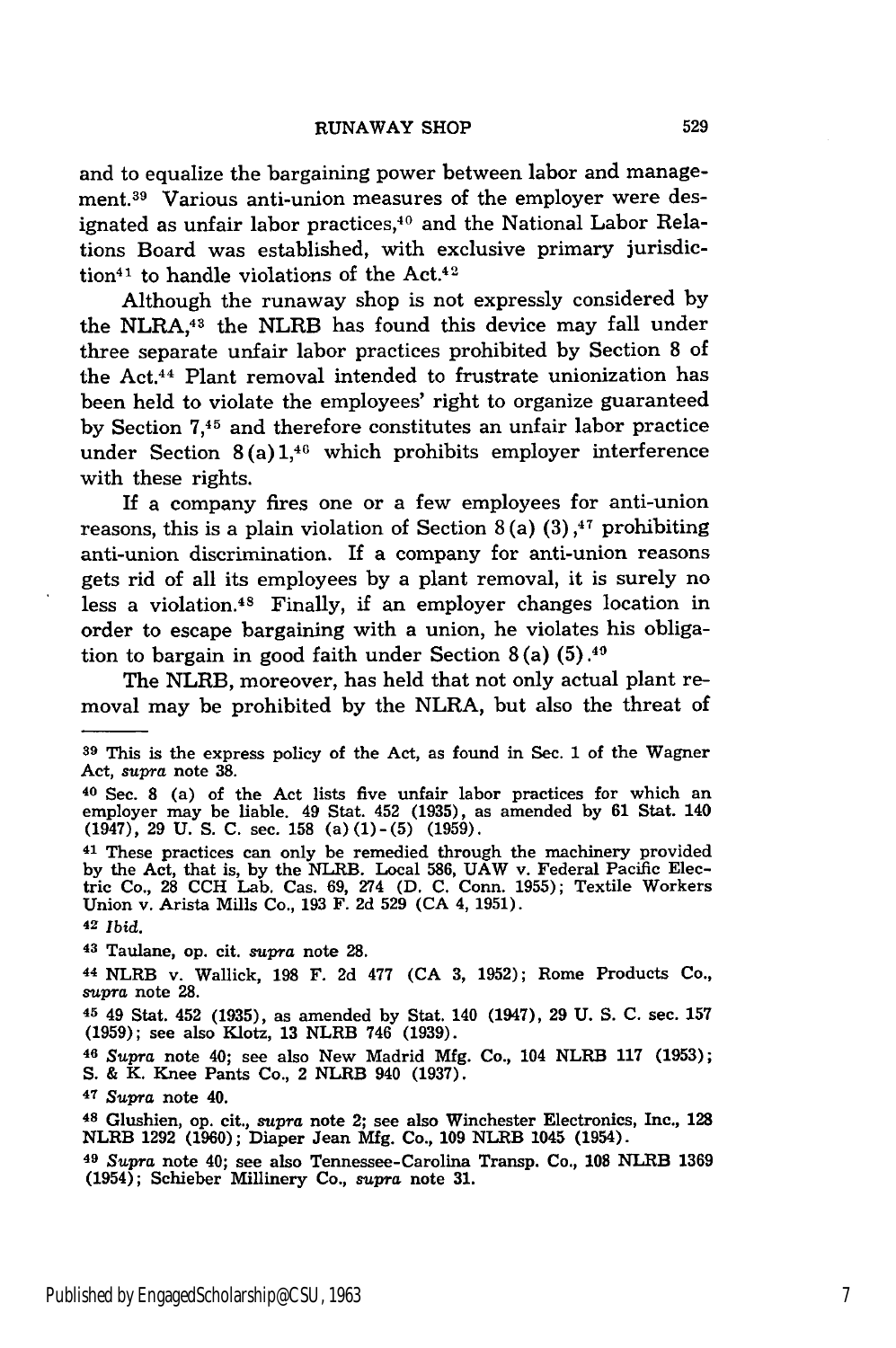530

relocation as well. 50 These interpretations of the Act **by** the NLRB, which make the runaway shop an unfair labor practice, have usually been subsequently approved **by** the Federal Courts.<sup>51</sup>

At this point, we must note a fundamental distinction between the 8(a) **(3)** problems and the contract problems that we have previously discussed.

The contract problems do not depend upon the motive for the removal but only upon the terms of the governing agreement; regardless of motive, good or bad, the plant moving may offend protected contract rights. The 8 (a) **(3)** problems turn entirely upon motive,<sup>52</sup> i.e., whether the basic reason for the removal is economic,<sup>53</sup> in which event it is lawful and immune, $54$ or whether the basic reason is to avoid dealing with a union,<sup>55</sup> in which event it violates the NLRA.

**A** leading case dealing with the runaway shop resolved the issue of motivation in the employer's favor although the final decision to move a textile plant from Massachusetts to North Carolina came only two days after a union won a NLRB election at the plant. $56$ 

On the fundamental question of whether an employer may close up shop and go out of business to avoid dealing with a union, the NLRB has decided the answer is "no."  $57$  Just as an employer cannot shut down part of his business in order to avoid dealing with a union, the Board held, so he cannot terminate the entire operation for that reason.

**<sup>57</sup>**Darlington Mfg. Co., NLRB **(1962),** LRRM 1278.

**<sup>50</sup>** Josper Blackburn Products Corp., 21 NLRB 1240 (1940); Friedman-Harry Marks Clothing Co., **1** NLRB 411 **(1936).**

**<sup>51</sup>**Gerity Whitaker Co., **33** NRLB **393** (1941), aff'd. **137** F. **2d 198 (CA 6,** 1942), cert. den. **318 U. S. 801** (1943); NLRB v. Wallick, **198** F. **2d 477 (CA 3, 1952);** NLRB v. Schieber, **116** F. **2d 281 (CA 8,** 1940); NLRB v. Hopwood Retinning Co., *supra* note **30. <sup>52</sup>**NLRB v. Rapid Bindery, **293** F. **2d 170 (CA** 2, **1961).**

**<sup>53</sup>**NLRB v. Lassing, 284 **F. 2d 781 (CA 6, 1960),** cert. den. **366 U. S. 909 (1961);** NLRB v. R. **C.** Mahon Co., **269** F. **2d** 44 **(CA 6, 1959);** NLRB v. Houston Chronicle Pub. Co., 211 F. **2d 848 (CA 5,** 1954).

**<sup>54</sup>**Kipbea Baking Co., Inc., **131** NLRB **56 (1961);** Fiss Corp., 43 NLRB **125** (1942); Trenton Garment Co., 4 NLRB 1186 **(1938).**

**<sup>55</sup>**Ox-Wall Prod. Mfg. Co. v. **IAM** (AFL-CIO), **135** NLRB 87 (Feb., 1962). **<sup>56</sup>**Mount Hope Finishing Co. v. NLRB **(CA** 4, 1954), **33** LRRM 2742. The Court's ruling emphasized that the company's business had been deteriorating for a number of years and that its managers had been seeking a suitable southern location for some time.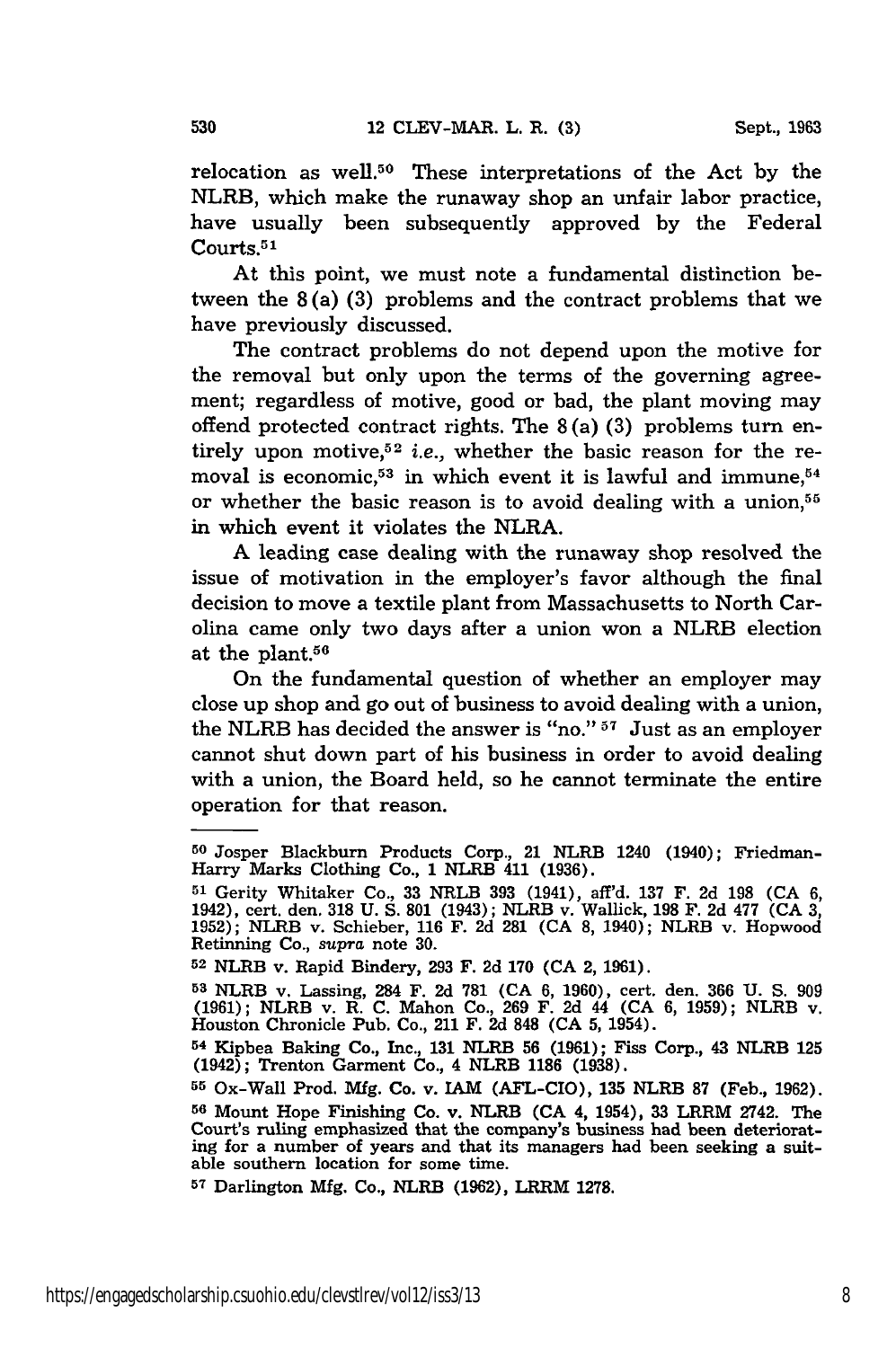There is nothing in the Taft-Hartley Act to keep an employer from discontinuing an unprofitable operation-or, for that matter, a profitable one, as long as employees' union activities are not the motivating factor. Moreover, as some of the cases show, ruinous union demands may be reason enough for shutting down-if the employer can show that he made a real effort to get the union to be reasonable.

In *Diaper Jean Manufacturing Company,58* the Board ruled: A manufacturer who moved part of his operations to another city was upheld because the move was based on the city's offer of capital for the purchase of machinery, plus other economic advantages. In return, the company agreed to hire its workers from the immediate vicinity. It was found that the move was for a "legal economic consideration" rather than for anti-union motives.

Contrary to the NLRB holding, no violation was found in *NLRB v. Lassing,59* where a company speeded up a planned change to subcontracting on learning of union organizing efforts, with the resultant discharge of employees. The court said that the union's coming "was a new economic factor which necessarily had to be evaluated" by the company. It is "highly unrealistic in the field of business," the court added, "to say that management is acting arbitrarily or unreasonably in changing its method of operation based on reasonably anticipated increased costs."

In the following instances, however, plant removals were held to be unlawful avoidance of unions:

In *Rome Products Company,"°* involving removal of a plastic plant to another city in the same state after the employer repeatedly threatened to move rather than to bargain with a union affiliated with the AFL or the CIO; In *Deena Products Company*,<sup>61</sup> where there was a transfer of one department of an electric lamp plant to another location after the department's workers were organized.

Another variation of the theme can be seen in *Sidele Fashions, Incorporated,62* where the employer, a manufacturer of wo-

**58** NLRB (1954), 34 LRRM 1504.

**<sup>59</sup>**47 LRRM **2277 (CA 6, 1961),** cert. den., **U. S.** Sup. Ct. **(1961),** 48 LRRM **2070.** To the same effect: NLRB v. Houston Chronicle Pub. Co., **(CA 5,** 1954), **33** LRRM **2847;** NLRB v. Rapid Bindery Co., *supra* note **52. <sup>60</sup>***Supra* note **28.**

**<sup>61</sup>**NLRB 1951, 27 LRRM enforced by **(CA 7,** 1952), 29 LRRM 2624.

**<sup>62</sup>** 133 NLRB 49, 48 LRRM 1679 (1961), **(CA 3,** 1962), **50** LRRM **2957.**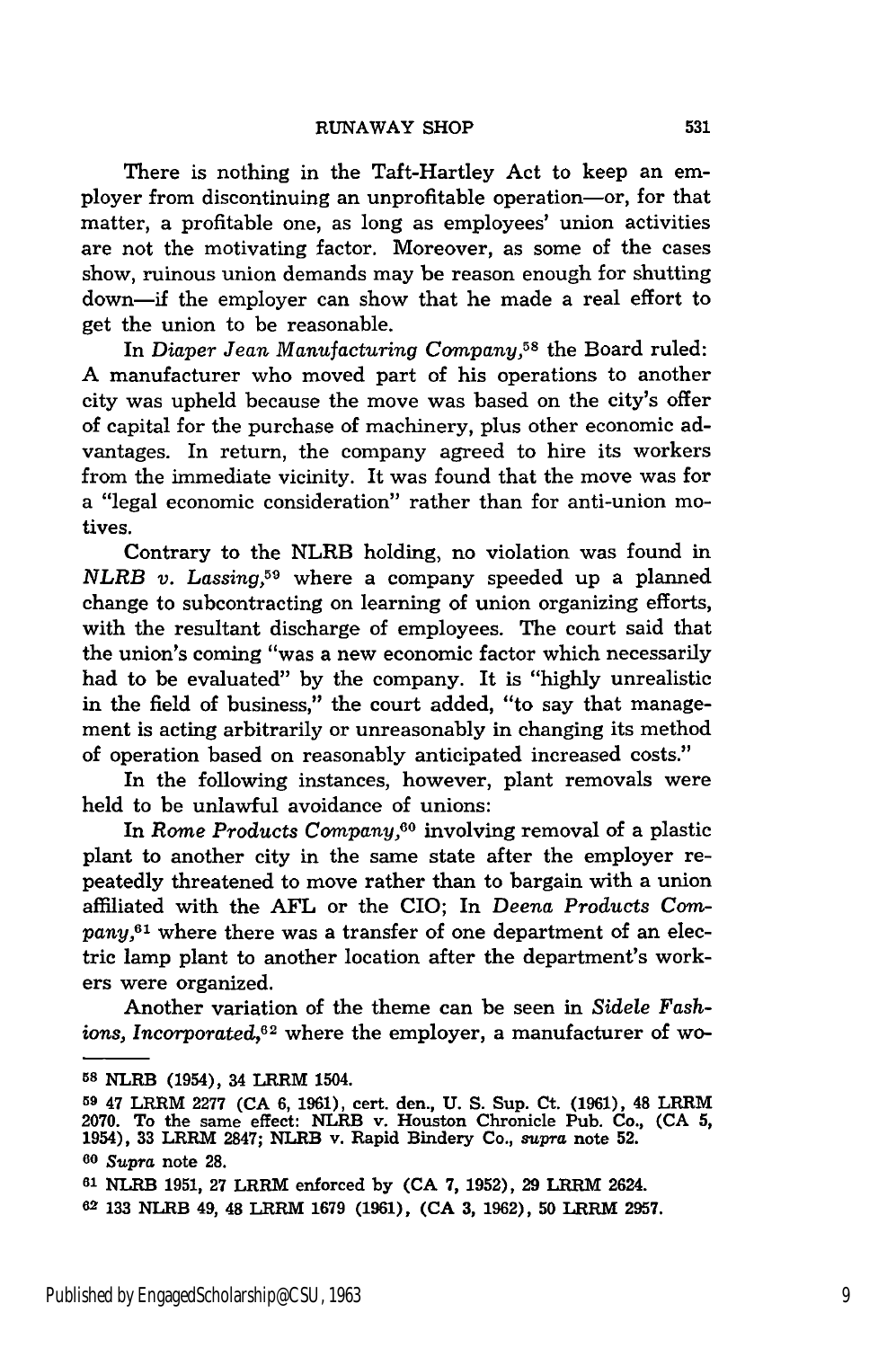men's blouses, had been in business at the same location for twenty years, and all the stock in the company was owned by him. In 1952, he closed his plant because the union would not agree to a wage cut. Some seven years later, he opened a new plant down south under a different name. At all times, he denied any intentions of moving. The NLRB found a violation of **8** (a) (1), (3) and (5), holding that an employer cannot move his shop just because he cannot reach a satisfactory agreement with the union. He has a duty to stay at his old location and to negotiate a contract that contains better terms for him. To shut down a plant in such a manner was viewed as a "tactic" to force acquiescence with bargaining proposals.

#### Threatening **Plant Removal**

The most rudimentary kind of runaway shop situation exists where an employer, faced with the threat of organized labor, makes a statement to the effect that, "If a union comes in, I go." A statement of this sort may or may not constitute an unfair labor practice, depending on many extrinsic factors, the most important of which is the history of troubled or cordial relations the employer has had with the union in the past. $63$  If the threat is "effective" it may be a violation of Sections  $7,64$  8(a) **(1),65** (2),66 **(3),67** or **(5),68** of the NLRA.

In two distinct cases $69$  it was held to be an unfair labor prac-

<sup>63</sup> NLRB v. Reynolds Int'l. Pen Co., 162 F. **2d** 680 **(CA** 7, 1947).

**<sup>64</sup>**49 Stat. 452 (1935), *supra* note 45, the section states that: employees shall have the right to self-organization to form, join, or assist labor organizations, to bargain collectively through representatives of their own choosing and to engage in other concerted activities-except to the extent that such right may be affected by an agreement requiring membership in a labor organization as a condition of employment.

**<sup>65</sup>**49 Stat. 452 (1935), 29 **U.** S. C. sec. 158 (1) (1958). This section provides that it shall be an unfair labor practice for an employer to interfere with, restrain, or coerce employees in the exercise of the rights guaranteed **...** in section **7.**

**<sup>66</sup>**49 Stat. 452 (1935), 29 U. S. C. sec. 158 (2) (1958). An employer may not "dominate or interfere with the formation or administration of any labor organization. **.. ."**

**<sup>67</sup>**49 Stat. 452 (1935), 29 U. S. C. sec. 158 (3) (1958). An employer may not "encourage or discourage membership in any labor organization. . **...**

**<sup>68</sup>** 49 Stat. 452 **(1935), 29** U. **S. C.** sec. 158 **(5) (1958).** An employer may not "refuse to bargain collectively with the representatives of his employ- ees. **... "**

**<sup>69</sup>** Sance Piece Dye Works, Inc., **38** NLRB **690** (1942); Ansin Shoe **Mfg.** Co., **9** NLRB **929 (1936).**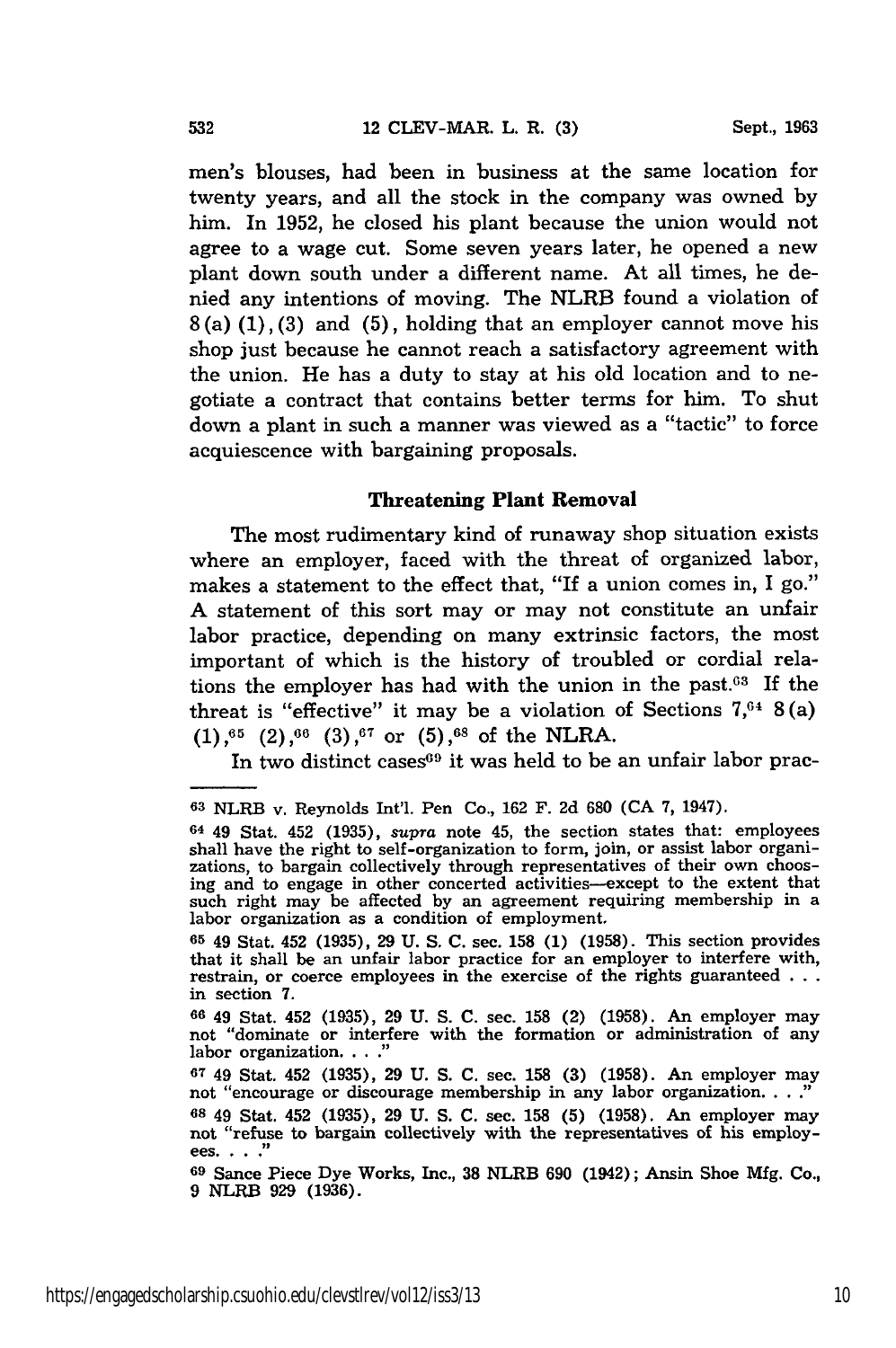tice for a company owner to threaten to move his factory elsewhere unless a company-dominated union was selected to replace the incumbent union. The NLRB has even held that a threat to relocate, uttered by a company supervisor to an individual employee during the course of a discussion concerning the employee's union activities, was calculated to intimidate her activities on behalf of the union and thus to be an unfair labor practice.<sup>70</sup> An order directing the employer to cease and desist from future threats and to publicly announce his withdrawal of the threat is usually issued in these situations.7 <sup>1</sup>

On the other side of the ledger, in regard to threats to relocate, a statement indicating an intent to relocate, made by company officials motivated by the company's weakened financial condition, and not for the purpose of injuring a union, was held not to be an unfair labor practice.72

Specifically, if there is no anti-union motivation, there is no violation. It is probably easier to show anti-union motivation in a threat of plant removal than in a case of actual relocation, as the threat is normally made with direct reference to some particular union activity.73 For instance, a declaration that an employer might remove his plant, during a union organization drive, has been held to be an illegal threat.<sup>74</sup>

However, an employer's statement that he might remove his plant, without more, is protected as privileged free speech under Section  $8$  (c) of the Act.<sup>75</sup> That section provides that expressions of views, opinions and arguments not coercive in nature do not constitute a violation of the NLRA.76

#### **Plant Removal, a Tool in Collective Bargaining**

When an employer fails to notify the union representing his employees about an impending relocation of the plant, it not only

**<sup>70</sup>**H. Linsk & Co., 62 NLRB 276 (1945); see also Irving Air Chute Co., 52 NLRB 201 (1943): an employer called an employee from work to tell him that an official of the company had said that he would move the plant before he would see the union become established.

*<sup>71</sup>Ibid.*

**<sup>72</sup>** Lengel-Fencil Co., **8** NLRB **988 (1938).**

**<sup>73</sup>**2 **CCH** Lab. L. Rev., op. cit., *supra* note **1.**

**<sup>74</sup>**Robinson, 2 NLRB 460 **(1936).**

**<sup>75</sup>**49 Stat. 452 **(1935),** as amended **61** Stat. 140 (1944), **29 U. S. C.** sec. **158 (C) (1959).**

**<sup>76</sup>**Ibid.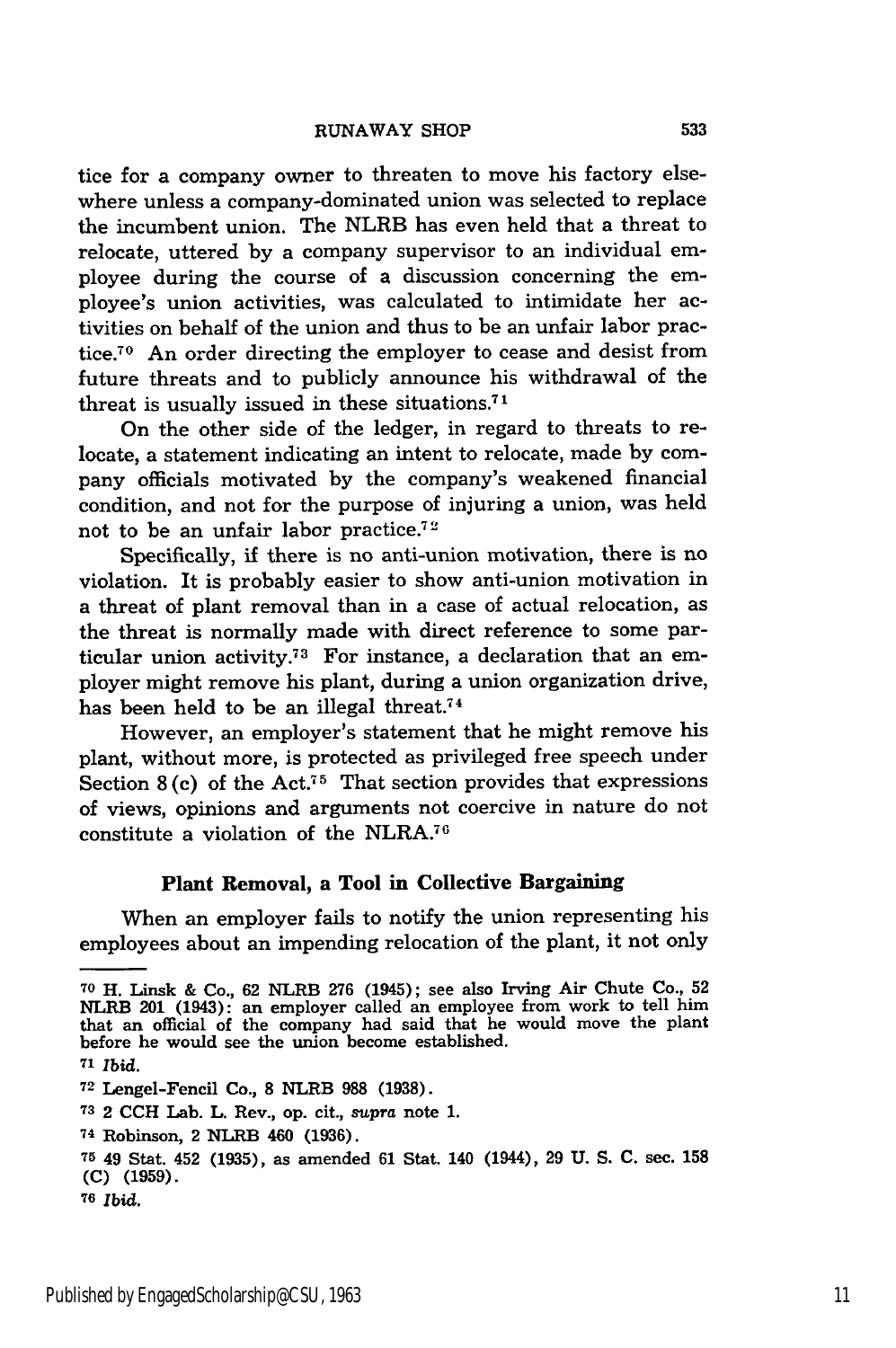indicates a runaway shop, but also is an unfair labor practice in itself.77

A secret move is a violation of the employer's duty to bargain, under Section **8** (a) **(5) .7s** The circumstances differ from the other unfair labor practices, heretofore mentioned, inasmuch as the duty to notify is in no way lessened by the fact that plant removal is prompted by legitimate rather than by anti-union motives.<sup>79</sup> Thus, even if the NLRB finds that the secrecy of the move is not sufficient evidence of a runaway shop, the employer's failure to give notice will sustain the finding of an unfair labor practice.<sup>80</sup>

As soon as the employer has notified the union, the burden is on the union representing the employees to initiate bargaining concerning the impending move. $81$ 

**If** the union fails to request bargaining over the impending move, it may be precluded from later alleging that the employer's move was an unfair labor practice. $82$  At the same time, where the union has knowledge and does demand bargaining prior to the move, the employer must negotiate the plant removal in good faith.83

Recently a revolutionary development has come out of the 8(a) **(5)** violation embodied in the so-called *Town & Country Doctrine.8 4* In *Town & Country,* an employer contracted out work which the employees had theretofore been doing. He made no effort beforehand to bargain about the matter with the union representing his employees. A three-member majority of the Board held that, even if the decision was entirely motivated **by** valid economic considerations, it nevertheless constituted a violation of Section **8** (a) **(5)** of the Act. The majority also ruled that the appropriate remedy was to abrogate the subcontract, re-

<sup>80</sup>*Ibid.*

**<sup>81</sup>**Kipbea Baking Co., supra note 54; Auto Store Works, **81** NLRB **1203** (1949).

<sup>82</sup>*Ibid.*

**<sup>83</sup>**Levy, 24 NLRB, **786** (1940).

**<sup>17</sup>**Diaper Jean **Mfg.** Co., *supra* note 48; Rome Products Co., *supra* note **28;** Scheiber Millinery Co., *supra* note **31;** Taulane, op. cit., *supra* note **28. <sup>78</sup>***ibid.*

**<sup>79</sup>**Brown Truck and Trailer **Mfg.** Co., **106** NLRB **999 (1953);** Diaper Jean **Mfg.** Co., *supra* note 48.

<sup>84</sup> Town **&** Country **Mfg.** Co., **136** NLRB 111 **(1962),** overruling Fibrebound Paper Products Corp., **130** NLRB **1558 (1961),** affd. **CA 5,** 1963 on narrow ground of subcontracting in connection with 8(a) **(3)** violation, avoiding the 8(a) **(5)** violation question.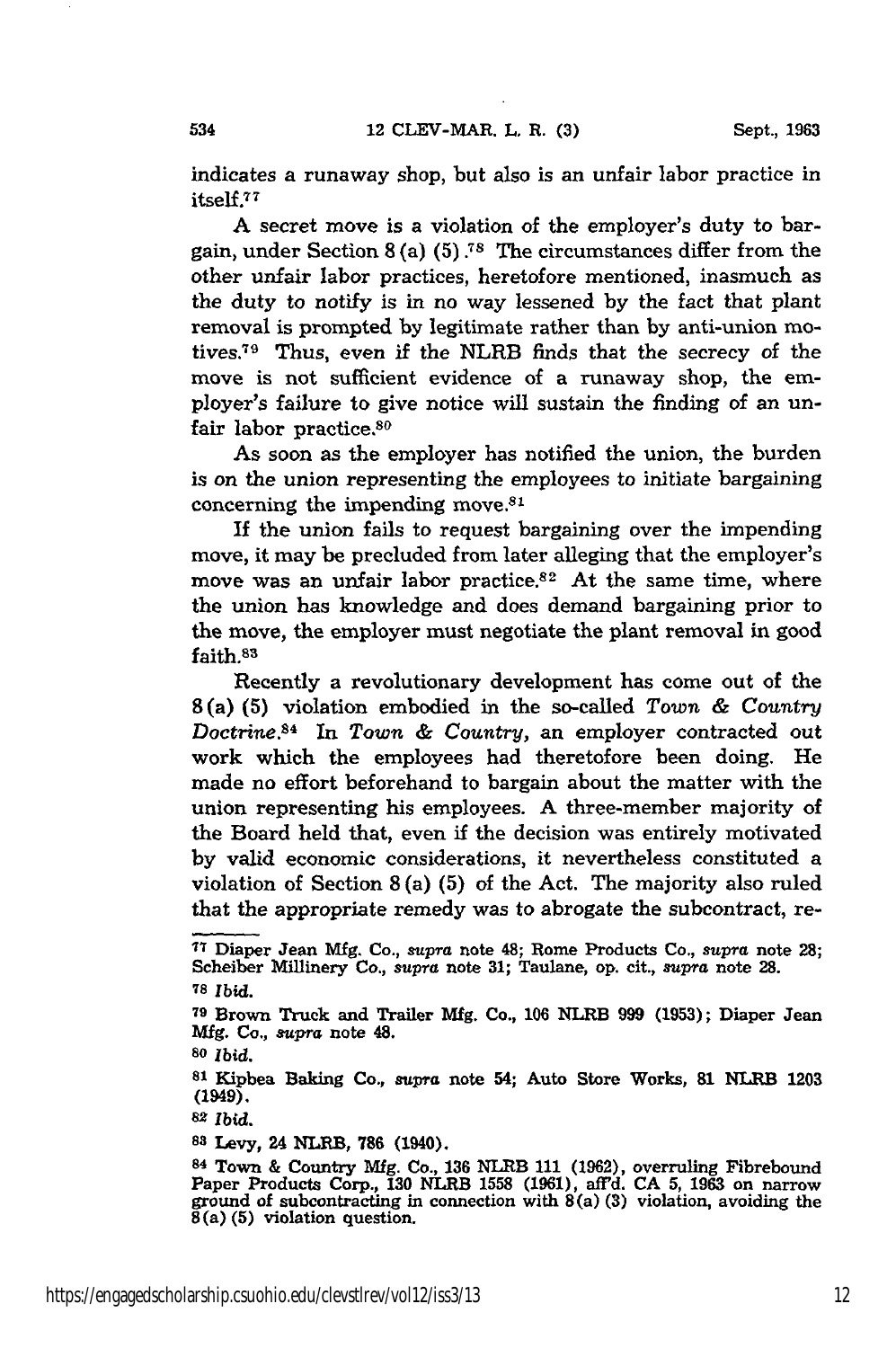instate the workers with back pay, and require the employer to bargain with the union over any future decision to subcontract the work.<sup>85</sup>

Relying on the decision of the Supreme Court under a parallel provision of the Railway Labor Act in *Telegraphers v. Chicago* and *N. W. R.* Co. [362 U. S. 336 (1960)], the majority held that "the elimination of unit jobs, albeit for economic reasons, is a matter within the statutory phrase 'other terms and conditions of employment' and is a mandatory subject of collective bargaining." To hold otherwise, the majority said, would "unduly extend the area within which an employer may curtail or eliminate entirely **job** opportunities for its employees without notice to them or negotiation with their bargaining representatives."

Here we see a new concept, that there is violation even though the motivation is economic considerations. The effect of this doctrine, until there is Supreme Court clarification, is to suggest that an employer is taking a great risk if he moves his plant, or subcontracts his work, or automates his factory, or otherwise displaces his workers in the bargaining unit, without first bargaining with the union.

#### Remedies **For the Runaway**

When a potential runaway is still but a threat by the employer, the Board can easily provide a satisfactory remedy.<sup>86</sup> Under the authority granted by Section 10(c) of the Act,<sup>87</sup> the employer is ordered to "cease and desist" such an unfair labor practice.8 8 Once the threat has been carried out, the NLRB is confronted by a more complex problem in formulating a rem $edv.<sup>89</sup>$ 

The NLRA is remedial in scope.<sup>90</sup> The NLRB, in ordering affirmative action, cannot impose a punitive penalty on an em-

**<sup>85</sup>** The three-member majority also held that in this case the motive actually was not economic but discriminatory and thus violated Sec. 8(a) **(3),** too.

**<sup>86</sup>**Sanco Piece Dye Works, Inc., Ansin Shoe **Mfg.** Co., *supra* note **69.**

**<sup>87</sup>**49 Stat. 453 **(1935),** as amended **61** Stat. 146 (1949), **29 U. S. C.** sec. **160 (C) (1959).**

**<sup>88</sup>**NLRB v. Friedman-Harry Marks Clothing Co., supra note **50.**

**<sup>89</sup>**2 **CCH** Lab. L. Rep. **3795** (1961), *supra* note **1.**

**<sup>90</sup>** Republic Steel Corp. v. NLRB, **311 U. S. 7** (1940); NLRB v. Grower-Shipper Vegetable Ass'n. of Cal., 122 F. **2d 368 (CA 9,** 1941), beyond the Board's authority to order back pay to the government.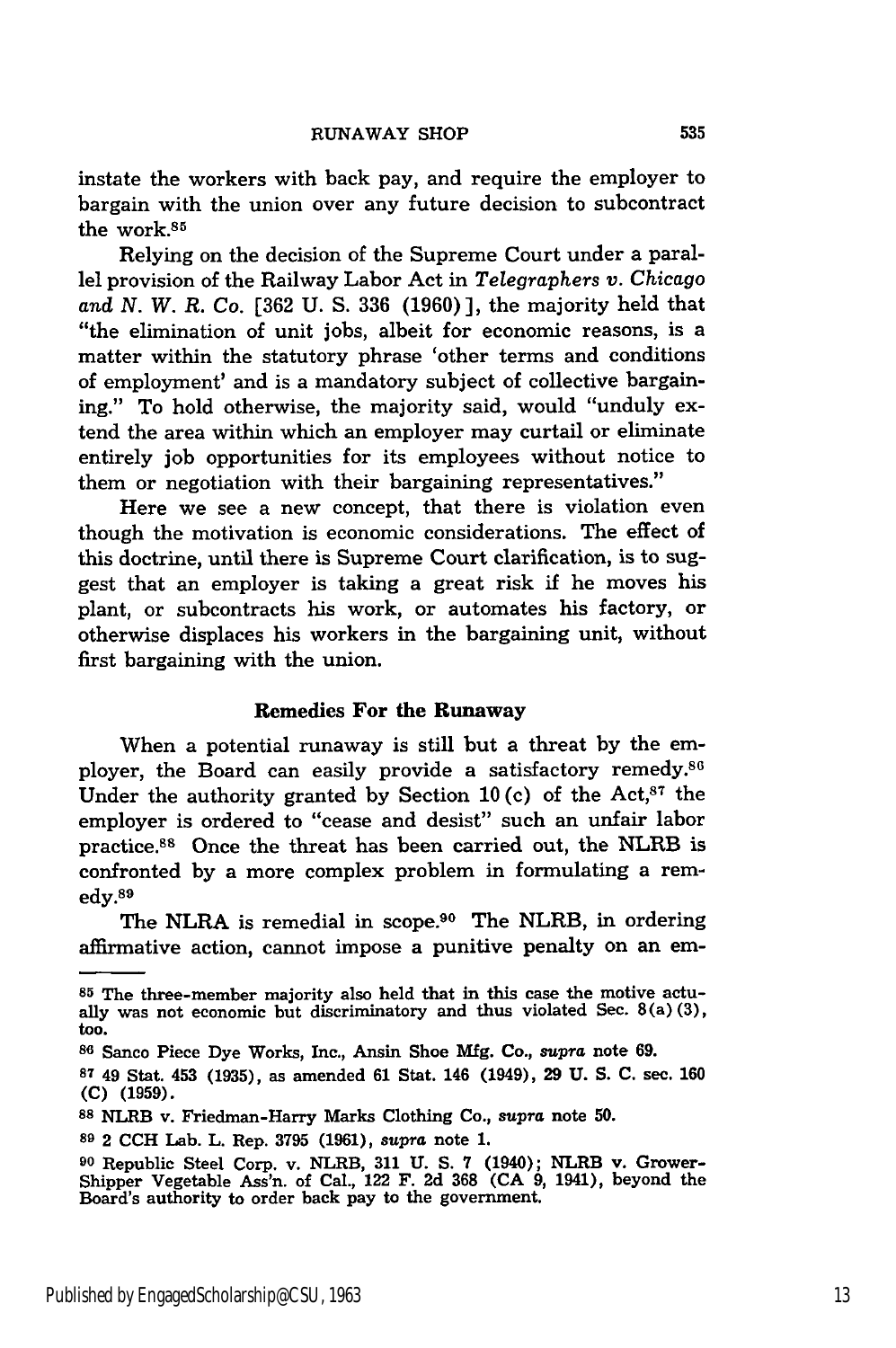ployer because he has committed an unfair labor practice-even though the Board may be of the opinion that the policies of the Act would be effectuated by such an order.<sup>91</sup>

In determining the proper remedy, most of the union suits for runaway shops have been brought under Section **8** (a) **(1). 92** Since the language of Section **8** (a) **(1)** of the Act is general, many types of employer activity have been held to interfere with employee organizations. Coercive acts or statements, or runaway shops, or almost any type of activity which would tend to interfere with employee organization may be held to be violative of Section **8** (a) **(1).93**

The NLRB's choice is rather extensive. When there has been an "effective" removal that cannot be justified, the NLRB may order reinstatement,<sup>94</sup> back pay,<sup>95</sup> transportation expenses,<sup>9</sup> reasonable commuter expenses, $97$  or a retransfer of the plant to its old location.<sup>98</sup> The order is almost always stated in terms of alternate remedies, so that the employer must choose whether he will accept the reinstatement and back pay provisions or move back to his old location and restore the prior status quo.<sup>99</sup>

One of the reasons for alternate remedies is the "unwarranted hardship" involved in forcing an employer to move back. Another reason sometimes given is that by forcing a re-transfer, the employees' rights at the new location will be prejudiced.<sup>100</sup>

In recent cases, through its decision making power, the NLRB has developed the following policy: If an employer has closed his only plant and gone out of business, he will not be required to reinstate employees even though they were discharged discriminatorily, but he can be ordered to provide back pay from the date of the discrimination to the date when the plant was closed.<sup>101</sup> Furthermore, the NLRB has ordered an em-

536

**<sup>91</sup>***Ibid.*

<sup>&</sup>lt;sup>92</sup> Berry, Runaway Shop-A Perennial Threat to Organized Labor, 37 Notre Dame Law. 3 (1962).

**<sup>93</sup> CCH** Labor Law Course 1548 (12th ed. 1961), supra note 40.

**<sup>94</sup>**Irving Air Chute Co., *supra* note 70.

**<sup>95</sup>**Bermuda Knitwear Corp., 120 NLRB **332** (1958).

**<sup>96</sup>**Omaha Hat Corp., 4 NLRB **878** (1938).

**<sup>97</sup>**New Madrid Mig. Co., supra note 46.

**<sup>98</sup>**Klotz **&** Co., *supra* note 45.

**<sup>99</sup>**Schieber Millinery Co., *supra* note **31.**

**<sup>100</sup>**Klotz & Co., *supra* note 45.

**<sup>101</sup>**Colonial Fashions, Inc., **110** NLRB **1197** (1954), **32** LRRIVI **1302.**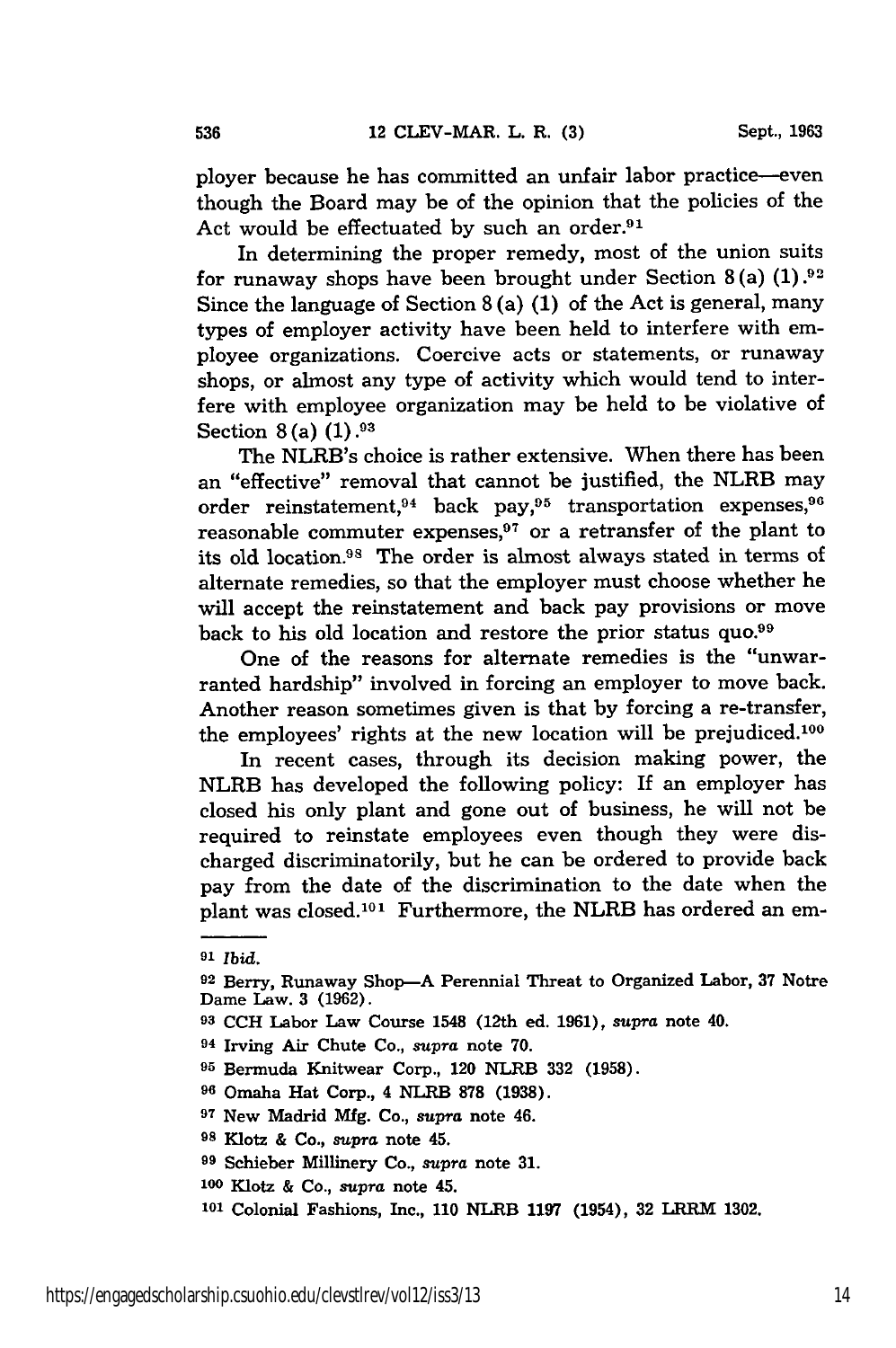ployer to offer jobs to discharged workers if he has other plants. In the alternative, the NLRB will require him to place the discharged workers on a waiting list, at other plants, for jobs as they become vacant. The NLRB also has required him to pay the employees' expenses of moving made necessary in order to take a job at one of his other plants.102

If a company has permanently discontinued business operations, it will not be ordered to compensate employees for the period subsequent to the permanent closing, the Board has held, even though the decision to go out of business was motivated by anti-union considerations. However, the company will be required to put the employees on a preferential hiring list and to reinstate them without loss of seniority or other rights should operations be resumed.<sup>103</sup>

Very early in its career the NLRB adopted the practice of directing orders to remedy unfair labor practices not only to the employer who violated the Act but also to his "successors and assigns." The Supreme Court approved this practice in the *Regal Knitwear* case, stating that the NLRB orders may be binding upon successors who operate merely as "a disguised continuance of the old employer." 104

The Court of Appeals has held that the crucial question in determining whether a successor company may be held liable is whether the business has remained substantially the same since the transfer of ownership. If it has, the NLRB order may be enforced against the successor, even though the transfer of ownership was not designed to evade the order and was a bona fide transaction carried out at arm's length. $105$ 

Does the Board ever order "move back"? I cannot find an instance where it has ordered an entire plant to return from the new location to the old. It has, however, as mentioned before, ordered return of some transferred operations to the extent necessary to effectuate reinstatement.<sup>106</sup>

**<sup>103</sup>**Barbers Iron Foundry, 126 NLRB **5** (1960), 45 LRRM **1283.**

**<sup>105</sup>**NLRB v. Auto Ventshade, Inc. **(CA 5,** 1960), 45 LRRM 3010; NLRB v. Tempest Shirt Mfg. Co. **(CA 5,** 1960), 47 LRRM 2298.

**<sup>102</sup>**Symms Grocer Co., 109 NLRB 346 (1954), 34 LRRM 1326; Bonnie Lass Knitting Mills, Inc., 126 NLRB 164 (1960), 45 LRRM 1477; St. Cloud Foundry & Machine Co., 136 NLRB **58** (1961), 47 LRRM 1412; Yoseph Bag Co., **128** NLRB 21 (1960), 46 LRRM 1279; Winchester Electronics Inc., *supra* note 48, 46 LRRM 1453, **295** F. 2d **288** (CA 1, 1961); New England Web Inc., 135 NLRB 102 (1962), 49 LRRM 1620.

**<sup>104</sup>**Regal Knitwear Co. v. NLRB, 324 U. **S.** 9 (1944).

**<sup>106</sup>**Winchester Electronics, Inc.; New England Web, Inc., *supra* note 102.